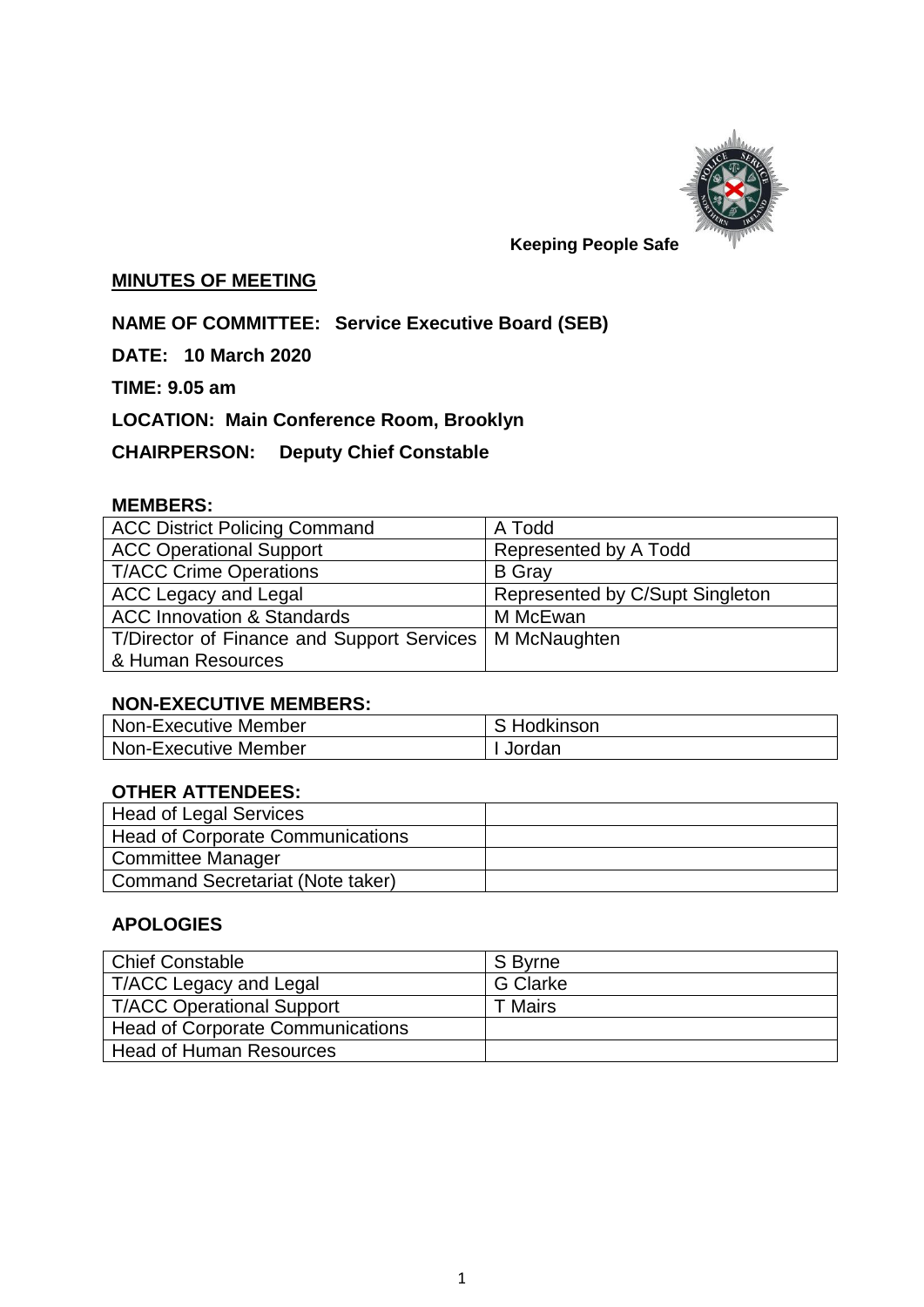# **ACTIONS assigned by the Chair are highlighted in blue text.**

| Item No |                                                                                                                                                                                                                                                                                                                                                               |
|---------|---------------------------------------------------------------------------------------------------------------------------------------------------------------------------------------------------------------------------------------------------------------------------------------------------------------------------------------------------------------|
| 1.0     | 29/20 Welcome and Apologies                                                                                                                                                                                                                                                                                                                                   |
| 2.0     | 30/20 Declaration of Conflict of Interest                                                                                                                                                                                                                                                                                                                     |
|         | The Chief Constable stated that as per decision taken at Service<br>Executive Board on 18 January 2017, in line with good corporate<br>governance practice as set out by the NI Audit Office, members and any<br>persons in attendance were to declare any conflict of interest with any<br>items on the agenda and these were to be recorded in the minutes. |
| 3.0     | 31/20 Minutes of Previous meetings + Redactions prior to<br>publication                                                                                                                                                                                                                                                                                       |
|         | The minutes from the meeting on 12 February 2020 were approved.                                                                                                                                                                                                                                                                                               |
|         | No suggested redactions were advised prior to publication, other<br>than the names of some attendees.                                                                                                                                                                                                                                                         |
| 4.0     | 32/20 Actions Arising from previous meetings                                                                                                                                                                                                                                                                                                                  |
|         | The action register was reviewed and completed actions were noted.                                                                                                                                                                                                                                                                                            |
| 5.0     | 33/20 Corporate Risk Register                                                                                                                                                                                                                                                                                                                                 |
|         | The Deputy Chief Constable updated members on changes to the<br>Corporate Risk Register and advised members that the In Year Funding<br>risk had reduced and could now be closed down as the 2019/20 year<br>had been completed.                                                                                                                              |
|         | The Deputy Chief Constable asked that Covid-19 be highlighted on the<br>register with the rationale that due to the circumstances it could<br>circumnavigate Service Performance Board.                                                                                                                                                                       |
|         | Action - Covid-19 to be included on Corporate Risk register - ACC DPC                                                                                                                                                                                                                                                                                         |
|         |                                                                                                                                                                                                                                                                                                                                                               |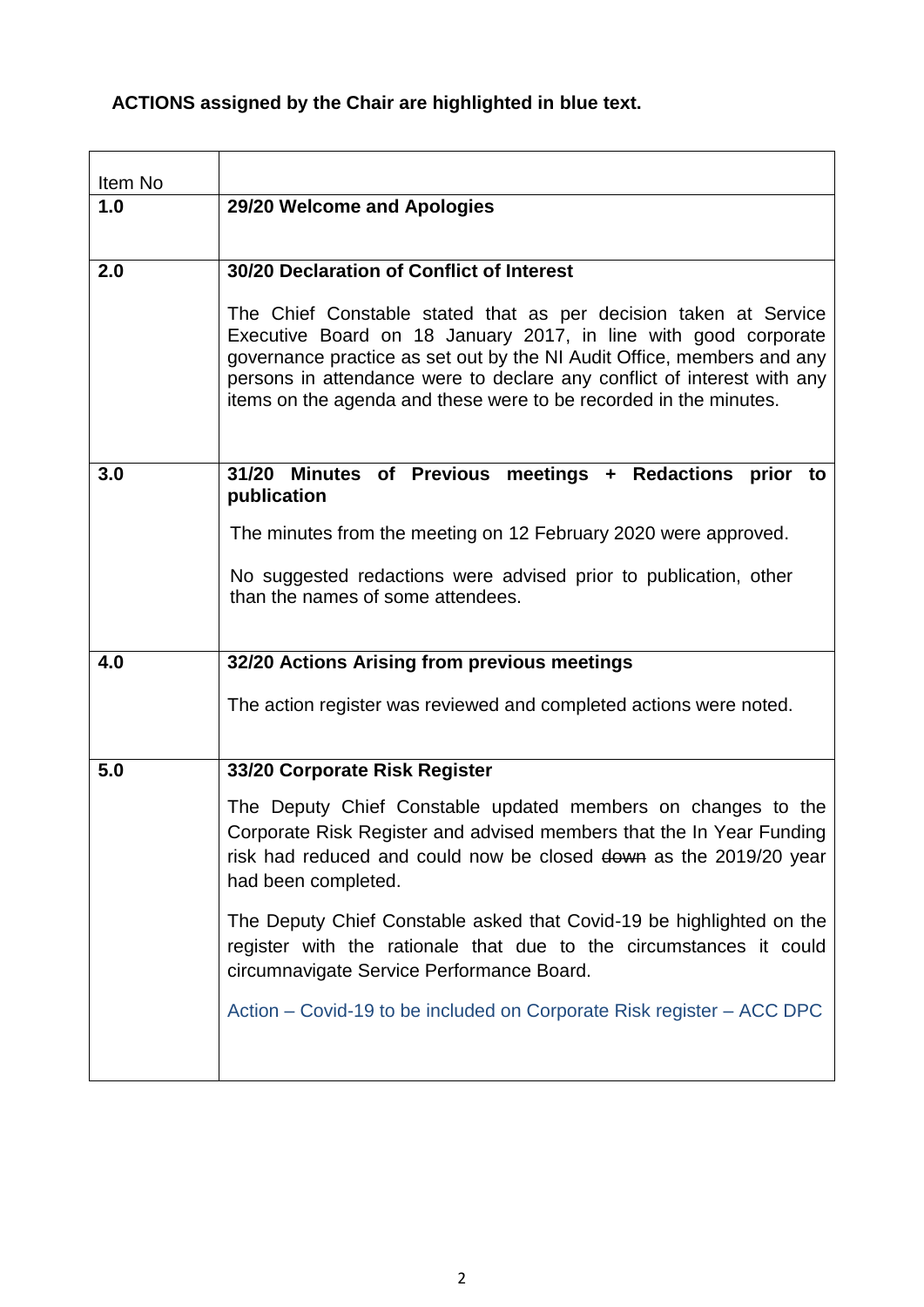| 6.0  | 34/20 Finance Update                                                                                                                                                                                                                                                                                                                                                                              |
|------|---------------------------------------------------------------------------------------------------------------------------------------------------------------------------------------------------------------------------------------------------------------------------------------------------------------------------------------------------------------------------------------------------|
|      | T/Director of Finance and Support Services & Human Resources<br>updated members on the strategic financial update.                                                                                                                                                                                                                                                                                |
|      | Members discussed the slight easement of In Year funding pressure and<br>T/Director of Finance and Support Services & Human Resources<br>advised that the UK budget was expected 11 March 2020 from<br>Westminster but that no date had yet been released for Northern<br>Ireland.                                                                                                                |
|      | Update noted.                                                                                                                                                                                                                                                                                                                                                                                     |
| 7.0  | 35/20 Human Resources Update                                                                                                                                                                                                                                                                                                                                                                      |
|      | T/Director of Finance and Support Services & Human Resources<br>updated members on key areas of business since the last meeting. The<br>update included police officer and staff numbers, the increase in<br>applications for the most recent recruitment campaign and sickness<br>Members were also informed that the People & Culture<br>absence.<br>Strategy would be completed by April 2020. |
|      | Members' discussions focused on how PSNI use performance<br>information and what measures were appropriate and necessary to<br>manage sickness in the organisation.                                                                                                                                                                                                                               |
|      | Update noted.                                                                                                                                                                                                                                                                                                                                                                                     |
| 8.0  | 36/20 Internal Audit Plan                                                                                                                                                                                                                                                                                                                                                                         |
|      | The Deputy Chief Constable introduced the Internal Audit Plan which<br>had previously been circulated to members.                                                                                                                                                                                                                                                                                 |
|      | Members discussed the audit processes and how the audit priorities had<br>been decided.                                                                                                                                                                                                                                                                                                           |
|      | Decision: Internal Audit Plan approved.                                                                                                                                                                                                                                                                                                                                                           |
| 9.0  | 37/20 PSNI Draft Stewardship Statement                                                                                                                                                                                                                                                                                                                                                            |
|      | The Deputy Chief Constable introduced the paper which had previously<br>been circulated.                                                                                                                                                                                                                                                                                                          |
|      | Members approved the paper subject to amendments which were noted<br>by the T/Director of Finance and Support Services & Human Resources<br>on behalf of the Head of Governance.                                                                                                                                                                                                                  |
|      | Decision: Paper approved subject to amendments.                                                                                                                                                                                                                                                                                                                                                   |
| 10.0 | 38/20 PSNI Draft Governance Statement                                                                                                                                                                                                                                                                                                                                                             |
|      | The Deputy Chief Constable introduced the paper which had previously<br>been circulated.                                                                                                                                                                                                                                                                                                          |
|      | Members discussed the paper and suggested additions which would be<br>relayed to the author through the Committee Manager.                                                                                                                                                                                                                                                                        |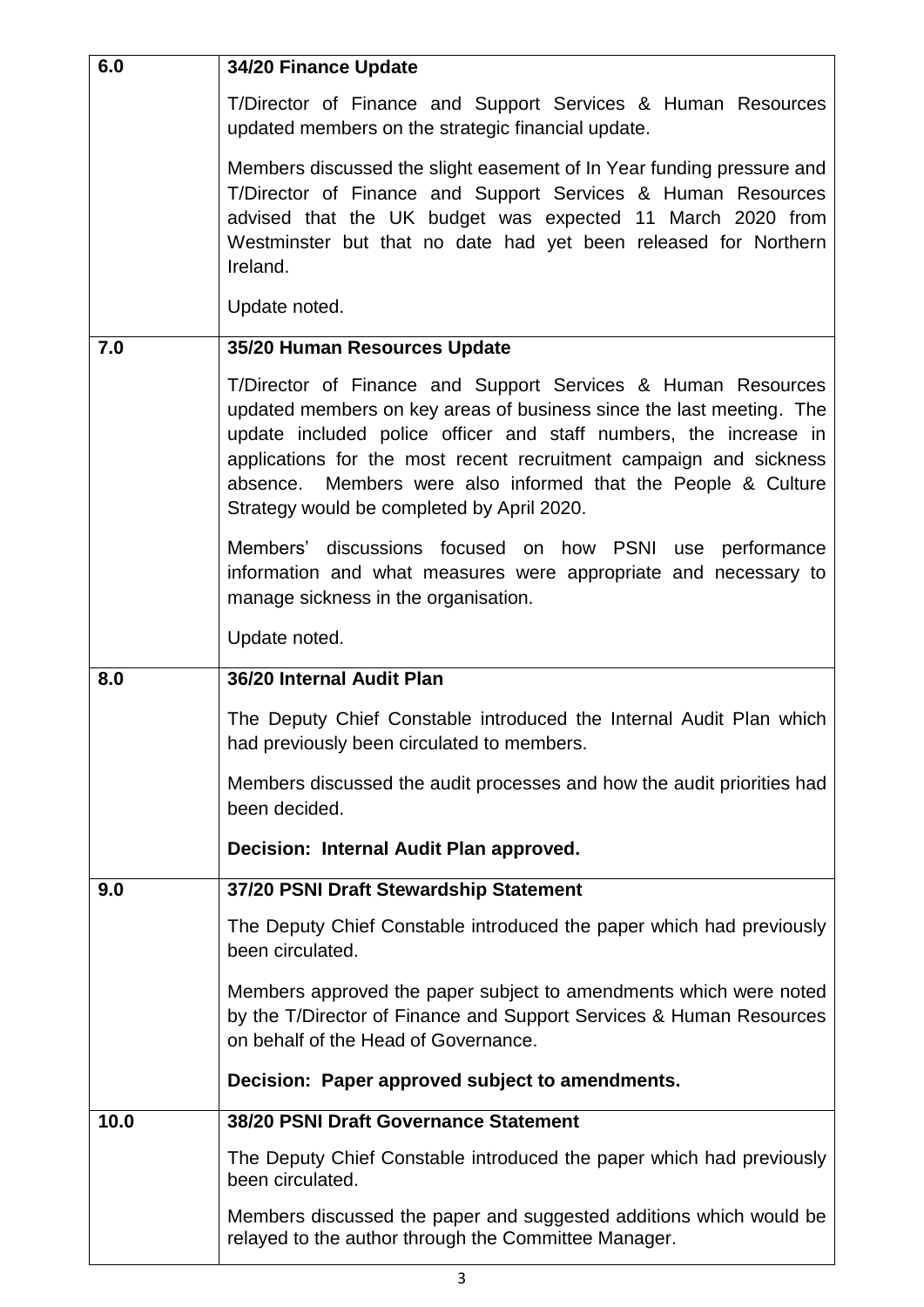|      | Decision: Paper approved subject to amendments.                                                                                                                                                                                                                                |
|------|--------------------------------------------------------------------------------------------------------------------------------------------------------------------------------------------------------------------------------------------------------------------------------|
|      |                                                                                                                                                                                                                                                                                |
|      |                                                                                                                                                                                                                                                                                |
|      |                                                                                                                                                                                                                                                                                |
|      |                                                                                                                                                                                                                                                                                |
|      | Members availed of a break from 10.15 - 10.30                                                                                                                                                                                                                                  |
| 11.0 | 39/20 Strategic Investment Board (SIB) Support                                                                                                                                                                                                                                 |
|      | T/Director of Finance and Support Services & Human Resources<br>introduced the paper which had previously been circulated.                                                                                                                                                     |
|      | T/Director of Finance and Support Services & Human Resources<br>outlined the key high level proposals for SIB to assist in developing an<br>overarching programme level business case, incorporating the key<br>themes of People; Technology and Estate.                       |
|      | Members established that this was a crown to crown arrangement and<br>was considered value for money. It was also established that the SIB<br>support work should complement the Corporate Plan                                                                                |
|      | Decision: Paper approved in principle and should now be tasked<br>to the Head of Transformation to progress.                                                                                                                                                                   |
|      |                                                                                                                                                                                                                                                                                |
| 12.0 | 40/20 Centralisation of SET in Brooklyn                                                                                                                                                                                                                                        |
|      | T/Director of Finance and Support Services & Human Resources<br>introduced the paper which had previously been circulated.                                                                                                                                                     |
|      | Members discussed the options within the paper and the complexities<br>due to the current limited space available at Headquarters. ACC DPC<br>highlighted the issue of limited parking and the Deputy Chief Constable<br>raised the infrastructure around bathroom facilities. |
|      | Decision: All options were rejected.                                                                                                                                                                                                                                           |
|      | Action – Consider options with regard to centralising SET and SET<br>support personnel in Brooklyn Complex - T/Director FSS&HR                                                                                                                                                 |
|      | Action - Liaise with Superintendent Command Secretariat regarding<br>Service Executive support functions - T/Director FSS&HR                                                                                                                                                   |
|      | Action - Explore the potential for a refurbishment of reception at<br>Headquarters - T/Director FSS&HR                                                                                                                                                                         |
|      | It was also agreed that in order to facilitate SET in the Brooklyn complex<br>it would be necessary to relocate some functions currently attached to<br>the complex.                                                                                                           |
| 13.0 | 41/20 Submission to the Police Remuneration Review Body for<br><b>Federated and Superintending Ranks and Senior Officers</b>                                                                                                                                                   |
|      | T/Director of Finance and Support Services & Human Resources<br>introduced the paper which had previously been circulated.                                                                                                                                                     |